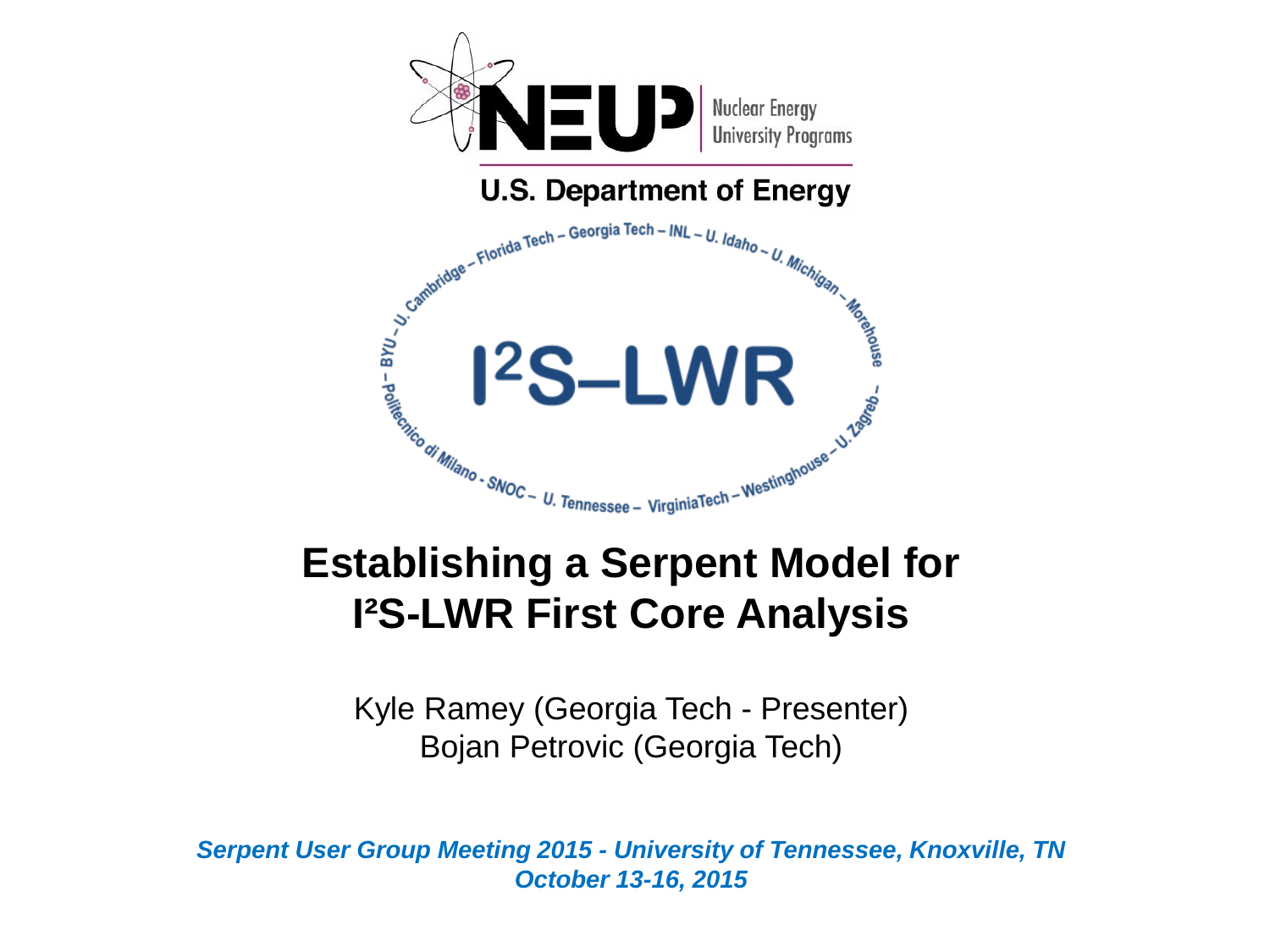# **Objectives**

- Model first fuel cycle of the Integral Inherently Safe Light Water Reactor (I<sup>2</sup>S-LWR)
- Verify that Serpent models are valid
- Compare results from other code packages (done by other I <sup>2</sup>S-LWR groups) with Serpent results





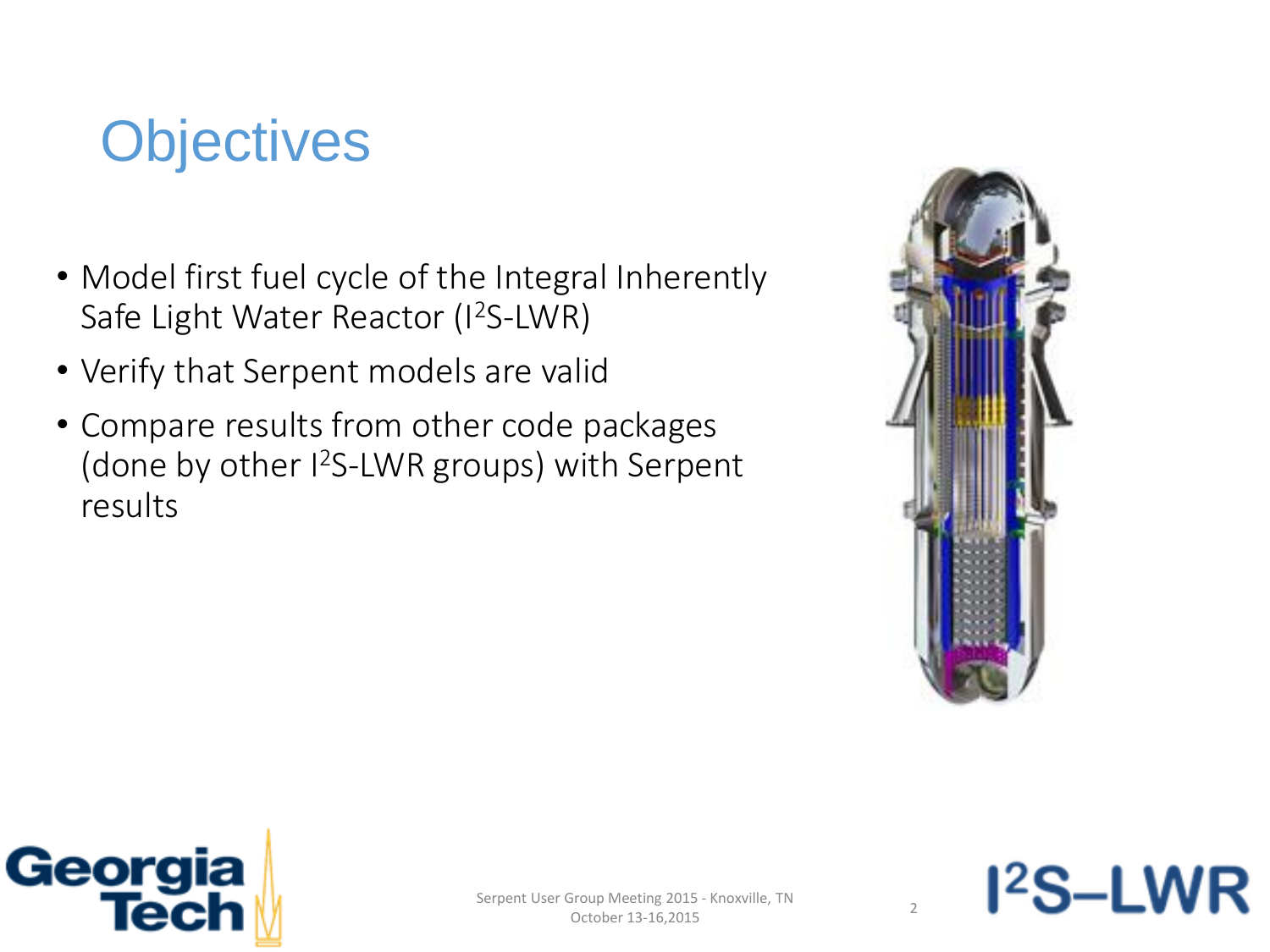# **Geometry**

| Quantity [unit]                          | Value              |
|------------------------------------------|--------------------|
| Fuel outer radius (diameter) [cm]        | 0.40513(0.81026)   |
| IFBA coating outer radius [cm]           | 0.4057226          |
| Outer gas gap radius (diameter) [cm]     | 0.41656 (0.83312)  |
| Cladding outer radius (diameter) [cm]    | 0.4572(0.9144)     |
| Fuel pin pitch [cm]                      | 1.21006            |
| Fuel assembly layout [-]                 | 19x19              |
| Fuel pins per assembly [-]               | 336                |
| Guide tubes per assembly [-]             | 24                 |
| Instrumentation tubes per assembly [-]   | 1                  |
| IFBA fuel pins per assembly [-]          | 0, 84, 100, 156    |
| Non-IFBA fuel pins per assembly [-]      | 336, 252, 236, 180 |
| Fuel assembly pitch [cm]                 | 23.1013            |
| Interassembly gap [cm]                   | 0.11016            |
| Reflector outer radius (diameter) [cm]   | 160 (320)          |
| Core barrel outer radius (diameter) [cm] | 165 (330)          |
| Downcomer radius (diameter) [cm]         | 245 (490)          |

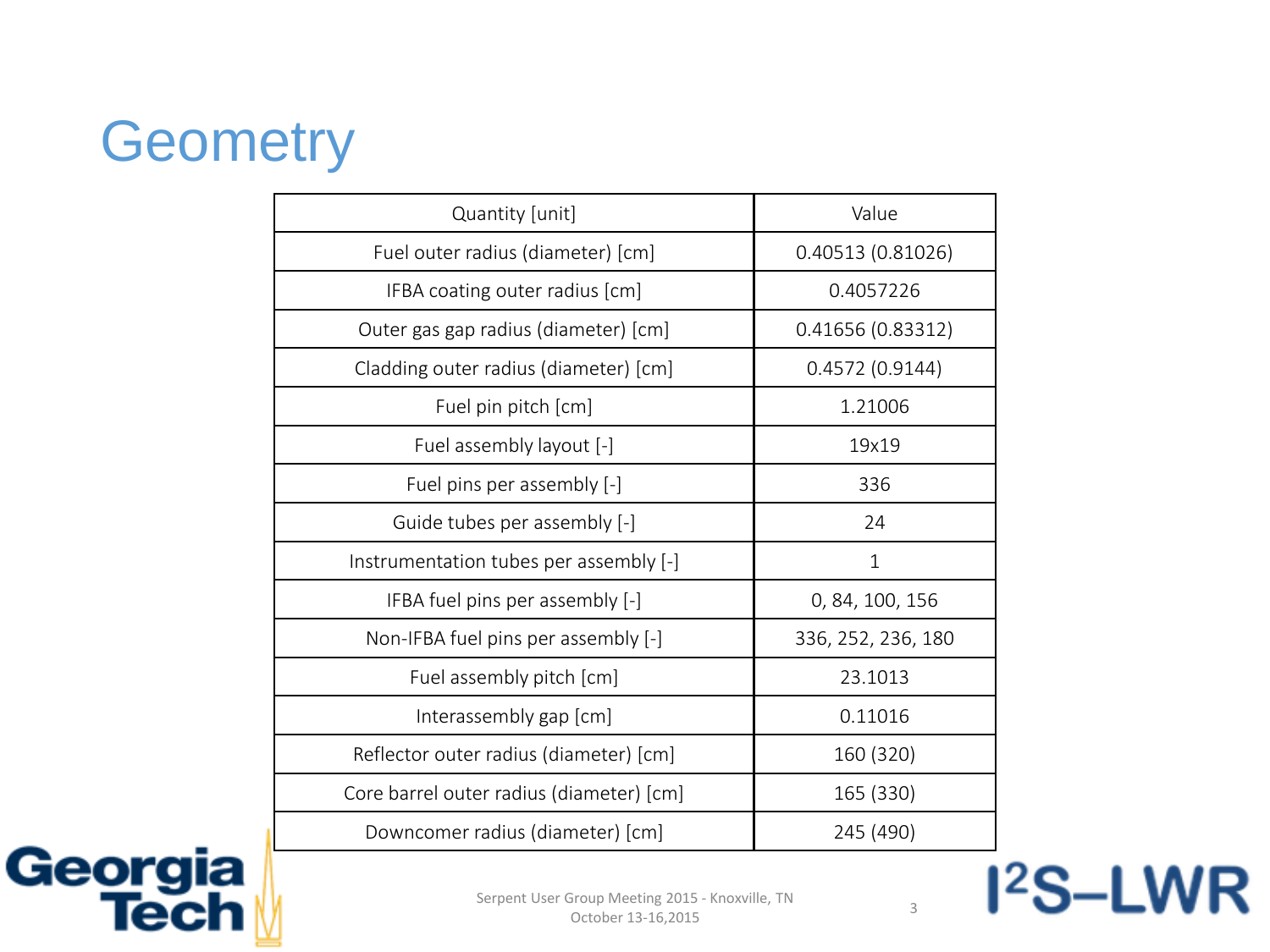## Input Parameters

| Parameter                     | Value                     |
|-------------------------------|---------------------------|
| Inlet coolant temperature     | 298 $\degree$ C           |
| Inlet coolant density         | 0.73085 g/cm <sup>3</sup> |
| Outlet coolant temperature    | 330.5 $^{\circ}$ C        |
| <b>Outlet coolant density</b> | 0.64965 g/cm <sup>3</sup> |
| Core thermal power rating     | 2850 MWt                  |
| Nominal pressure              | 15.51 MPa                 |

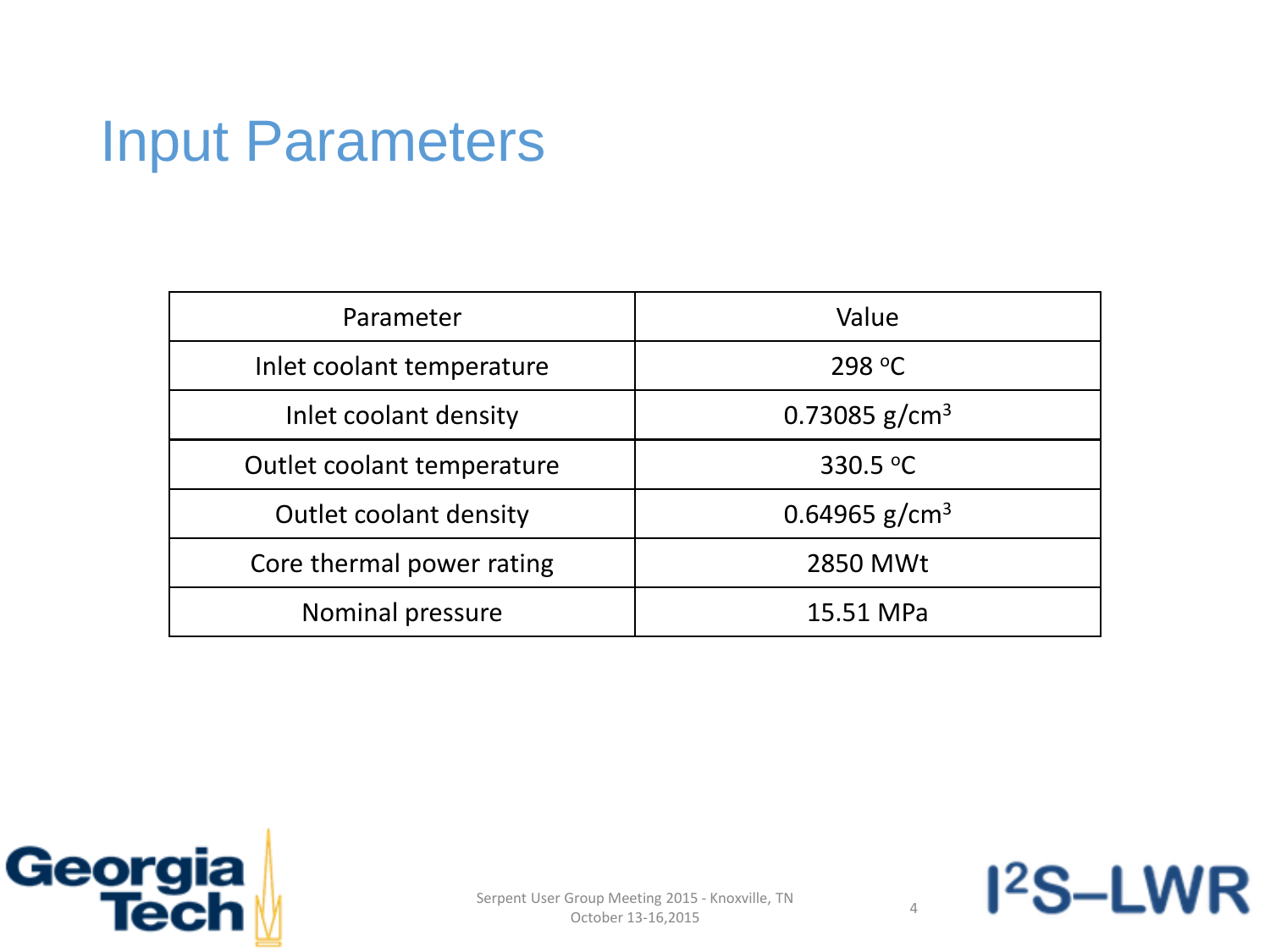# Serpent Geometry Renderings via "plot"





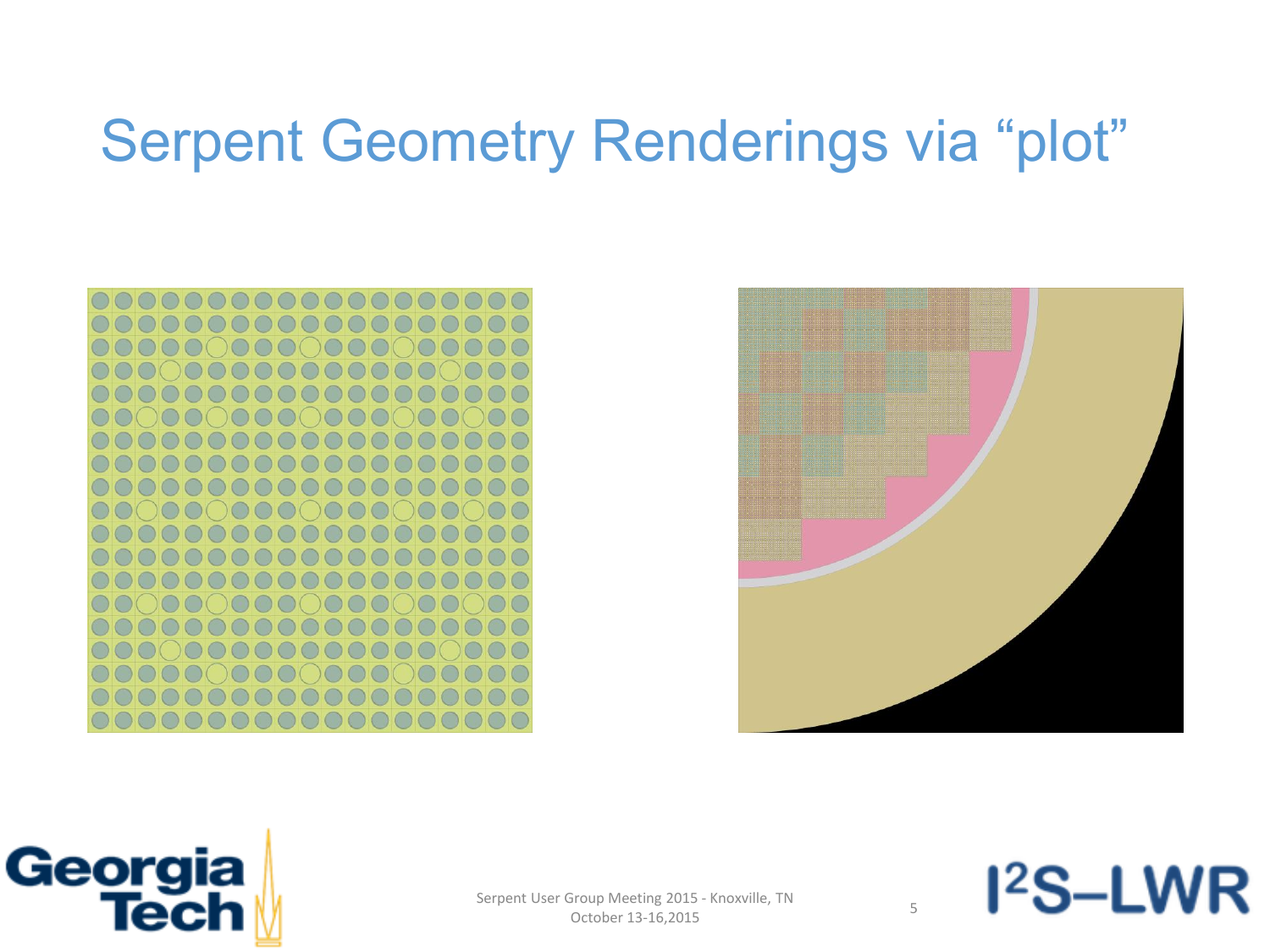#### IFBA Patterns Used

|                |                   |                           |          | $\mathbf{1}$ |     |                 |
|----------------|-------------------|---------------------------|----------|--------------|-----|-----------------|
|                |                   | $2 \mid 1 \mid 1$         |          |              | 2 1 |                 |
|                |                   | $1$ 1 1 1 1 1             |          |              |     | $\vert 1 \vert$ |
|                | $2 \mid 2 \mid 1$ |                           | $GT$ 2 1 |              |     | $2 \mid 1$      |
|                |                   | $1$ 2 1 2 2 1             |          |              |     |                 |
|                |                   | $1 \mid 1 \mid 2 \mid$ GT |          |              |     |                 |
|                |                   |                           |          |              |     |                 |
|                |                   | $1 \ 2 \ 1 \ 1$           |          |              |     |                 |
| 11111111111112 |                   |                           |          |              |     |                 |

|  |  |           | $2 \mid 2$     |           |  |  |
|--|--|-----------|----------------|-----------|--|--|
|  |  | $\vert$ 2 |                |           |  |  |
|  |  |           |                |           |  |  |
|  |  |           |                |           |  |  |
|  |  |           | $\overline{2}$ | $\vert$ 2 |  |  |
|  |  |           |                |           |  |  |
|  |  |           |                |           |  |  |
|  |  |           |                |           |  |  |
|  |  |           |                |           |  |  |
|  |  |           |                |           |  |  |

84 100\* 156

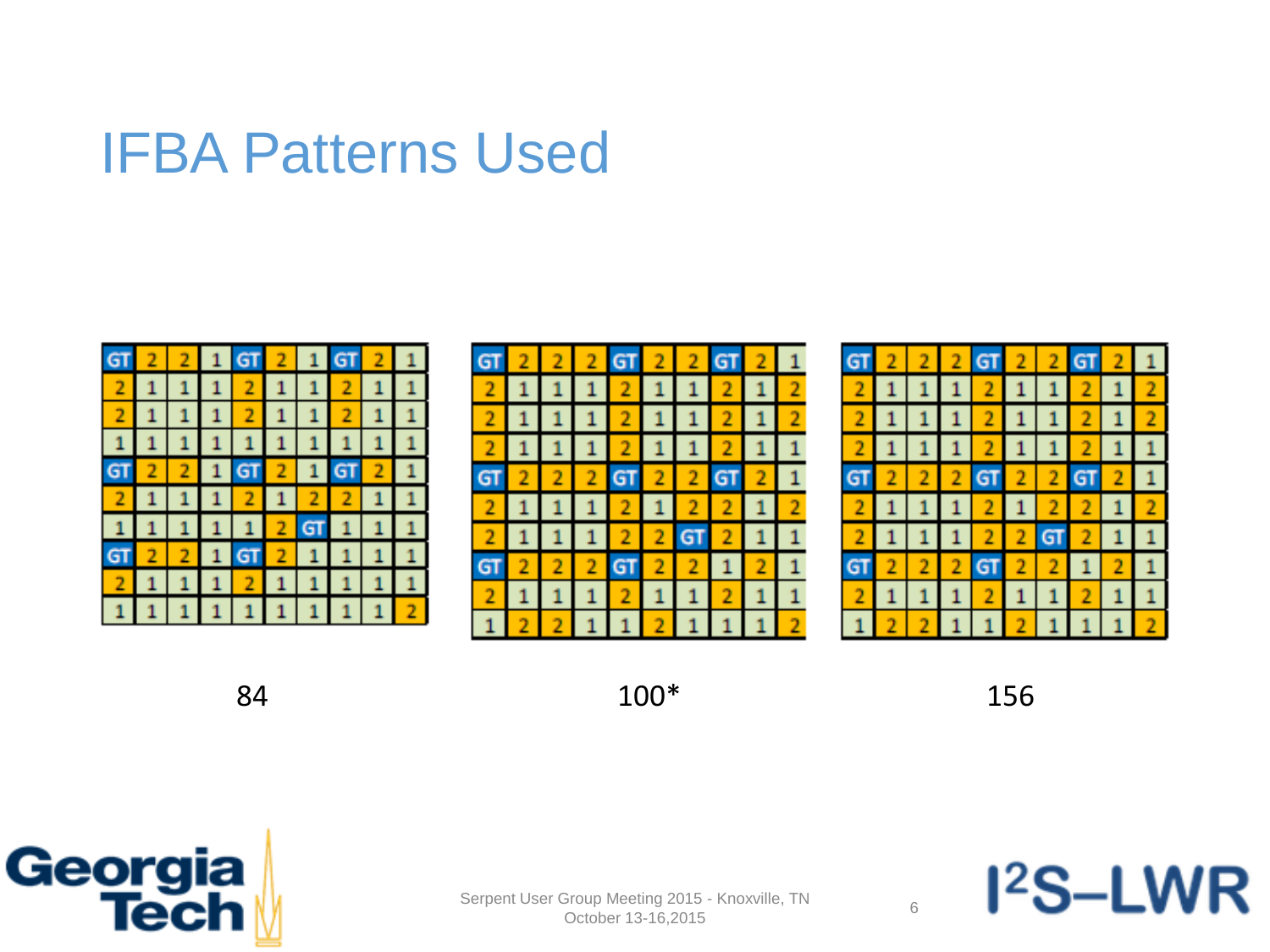# Proposed 12 Month First Core Loading

| L           | L<br>(84)  | L          | M<br>(156) | L           | M<br>(100) | H |           |
|-------------|------------|------------|------------|-------------|------------|---|-----------|
| $L$<br>(84) | L          | M<br>(100) | L          | M<br>(156)  | M          | H |           |
| L           | M<br>(100) | L          | M<br>(156) | L           | Н<br>(84)  |   |           |
| M<br>(156)  | L          | M<br>(156) | L          | н<br>(100)  | н          |   | $\bar{a}$ |
| L           | M<br>(156) | L          | н<br>(100) | $\mathbf H$ |            |   | $\bar{z}$ |
| M<br>(100)  | M          | н<br>(84)  | н          |             |            |   | $\bar{z}$ |
| н           | н          |            |            |             |            |   | $\bar{z}$ |

| <b>Legend</b>                              |
|--------------------------------------------|
| L - Lowest enrichment (2.6 w/o)            |
| M- Middle enrichment (3.0 w/o)             |
| H - Highest enrichment $(3.8 \text{ w/o})$ |
| (###) - Number of IFBA rods                |

 $I<sup>2</sup>S-LWR$ 



the control of the control of the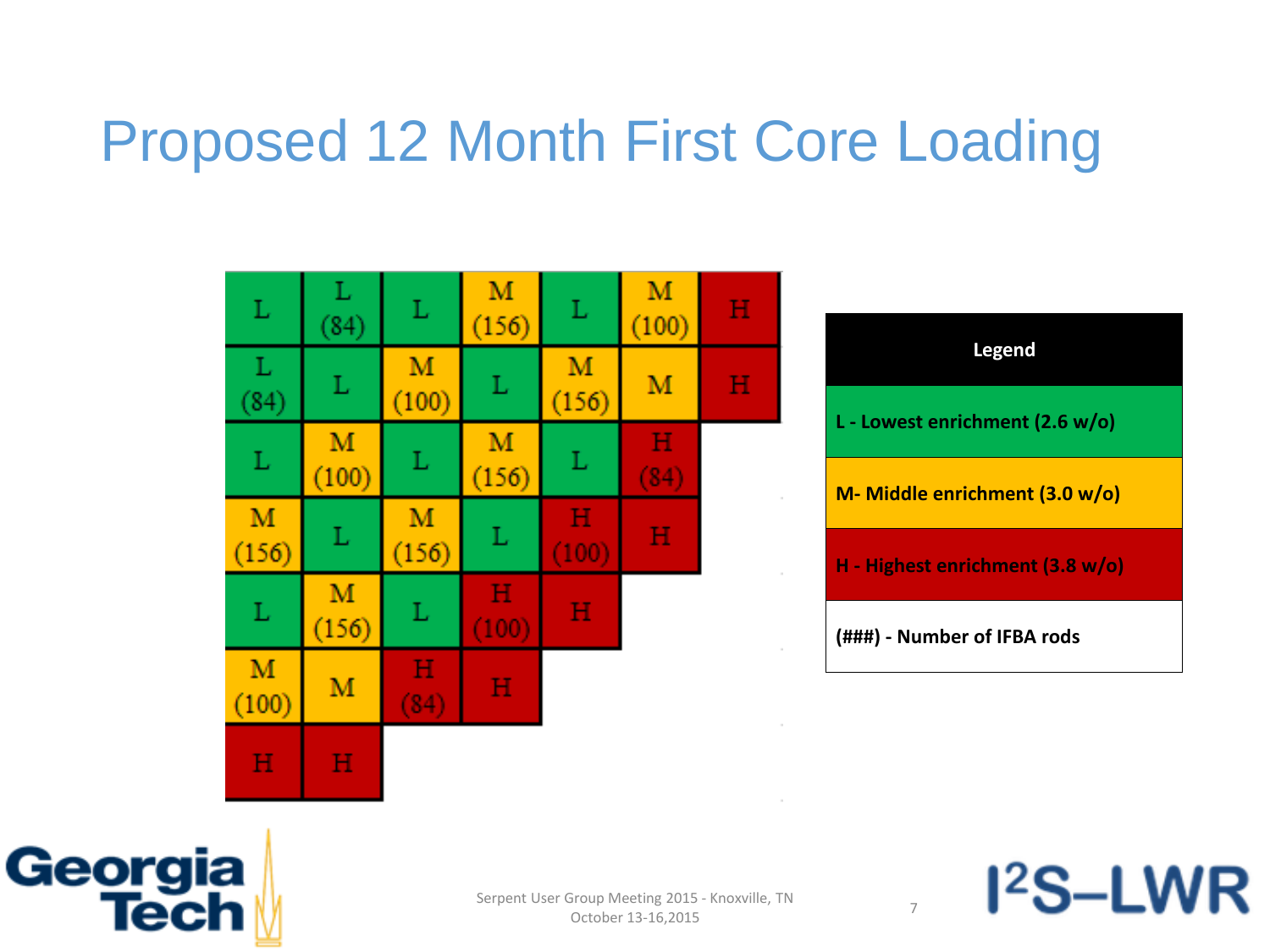# Burnable Fuel Materials

- 121 Quarter Core, Quarter Assembly Locations
- 65 fuel materials groups
- For IFBA sections: 91 unique burnable fuel materials

| $\mathbf{1}$ | $\overline{2}$ | 3   | $\overline{4}$ | 5   | 6   | $\overline{7}$ | 8   | 9   | 10 | <b>11</b> | 12 | 13 |
|--------------|----------------|-----|----------------|-----|-----|----------------|-----|-----|----|-----------|----|----|
| 14           | 15             | 16  | 17             | 18  | 19  | 20             | 21  | 22  | 23 | 24        | 25 | 26 |
| 27           | 28             | 29  | 30             | 31  | 32  | 33             | 34  | 35  | 36 | 37        | 38 | 39 |
| 40           | 41             | 42  | 43             | 44  | 45  | 46             | 47  | 48  | 49 | 50        |    |    |
| 51           | 52             | 53  | 54             | 55  | 56  | 57             | 58  | 59  | 60 | 61        |    |    |
| 62           | 63             | 64  | 65             | 66  | 67  | 68             | 69  | 70  | 71 | 72        |    |    |
| 73           | 74             | 75  | 76             | 77  | 78  | 79             | 80  | 81  | 82 | 83        |    |    |
| 84           | 85             | 86  | 87             | 88  | 89  | 90             | 91  | 92  |    |           |    |    |
| 93           | 94             | 95  | 96             | 97  | 98  | 99             | 100 | 101 |    |           |    |    |
| 102          | 103            | 104 | 105            | 106 | 107 | 108            |     |     |    |           |    |    |
| 109          | 110            | 111 | 112            | 113 | 114 | 115            |     |     |    |           |    |    |
| 116          | 117            | 118 |                |     |     |                |     |     |    |           |    |    |
| 119          | 120            | 121 |                |     |     |                |     |     |    |           |    |    |

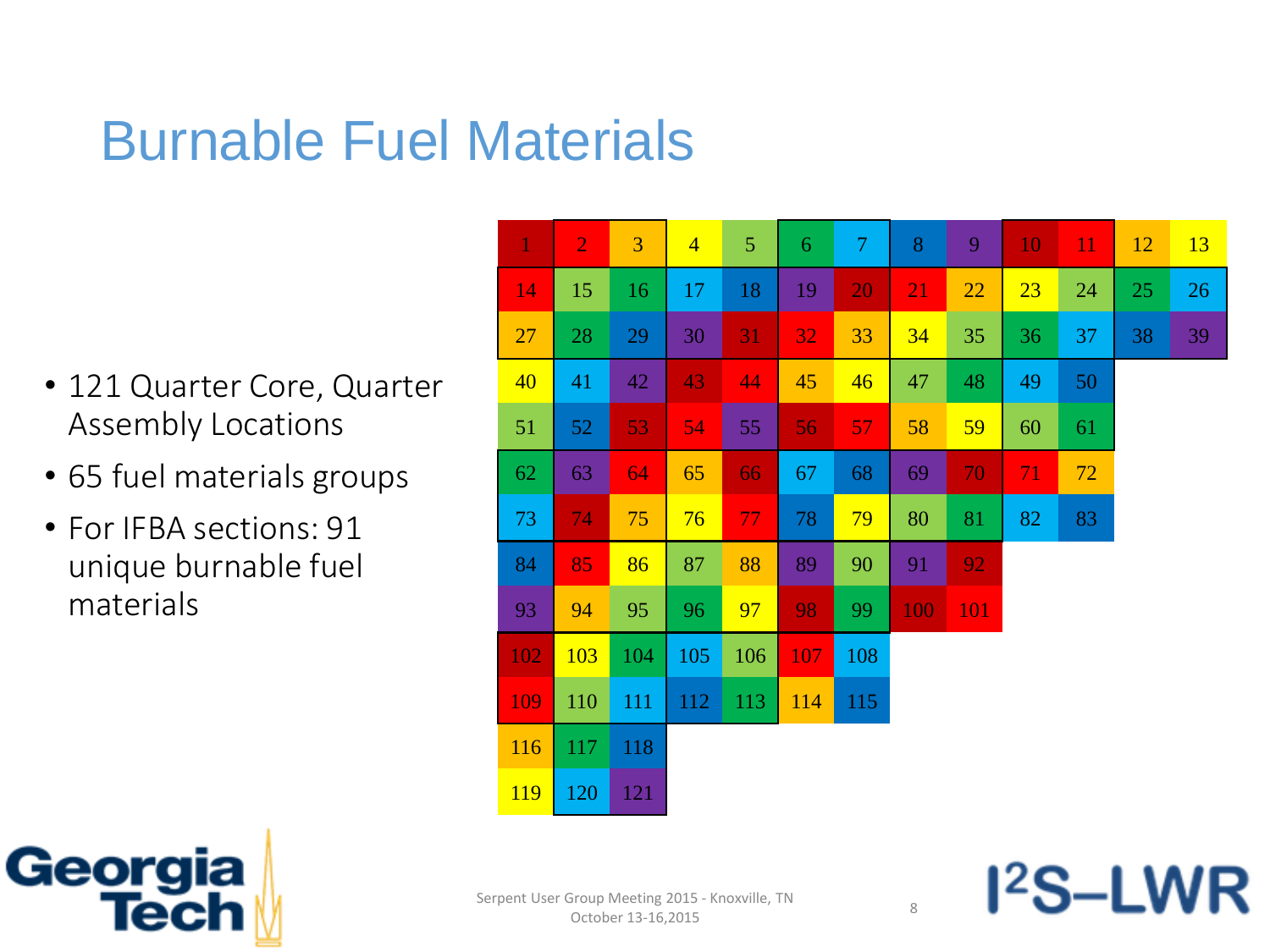# Axial Fuel Arrangement

|                 | <b>Blanket</b> | 6 in    |
|-----------------|----------------|---------|
|                 | Cutback 9 in   |         |
|                 | Fuel 7 12 in   |         |
|                 | Fuel 6 18 in   |         |
|                 | Fuel 5 21 in   |         |
| ess of 5.926 µm | Fuel 4 21 in   |         |
|                 | Fuel 3 21 in   |         |
|                 | Fuel 2 18 in   |         |
|                 | Fuel 1         | $12$ in |
|                 | <b>Blanket</b> | 6 in    |

- 10 Axial Sections
	- Blankets: 2.5 w% enriched <sup>235</sup>U
	- Fuel: coated with 2.5 mg/in <sup>10</sup>B IFBA
		- Assumed density of 6.07 g/cc ZrB<sub>2</sub>, 60 a%  $^{10}$ B, thickness of 5.926  $\mu$ m
	- Cutback: fuel without IFBA coating



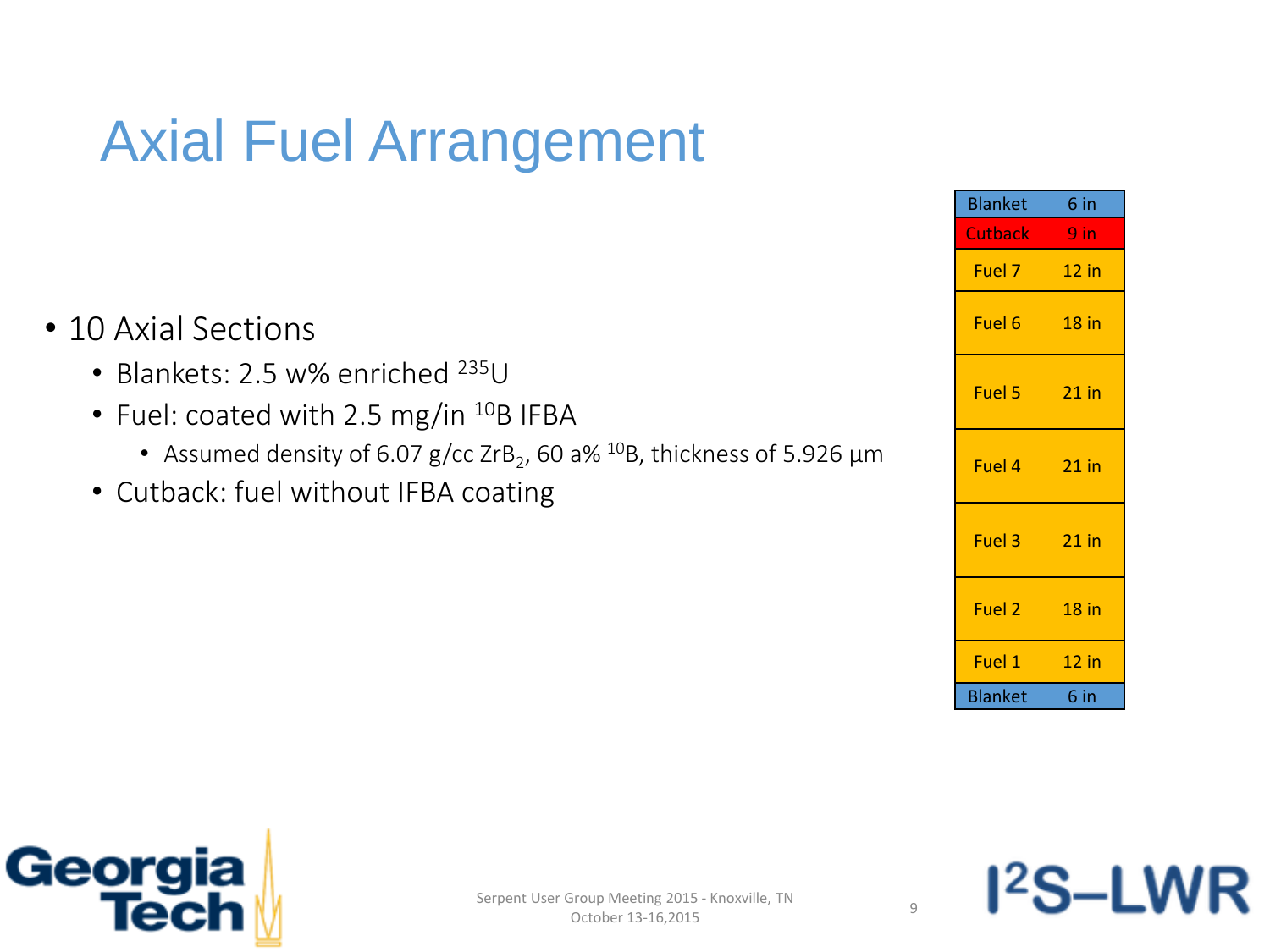# Burnable Materials Summary

- Fuel Materials:
	- 65 in each axial section of blanket (2) and cutback (1)
	- 91 in each of the 7 axial section of fuel (IFBA-coated rods tracked as a separate fuel material)
	- 832 fuel regions to be tracked
- IFBA coatings
	- 26 in each of the 7 axial section of IFBA-coated fuel
	- 182 IFBA regions to be tracked
- Total number of burnable materials to be tracked: 1014



 $l^2$ S $-l$ WR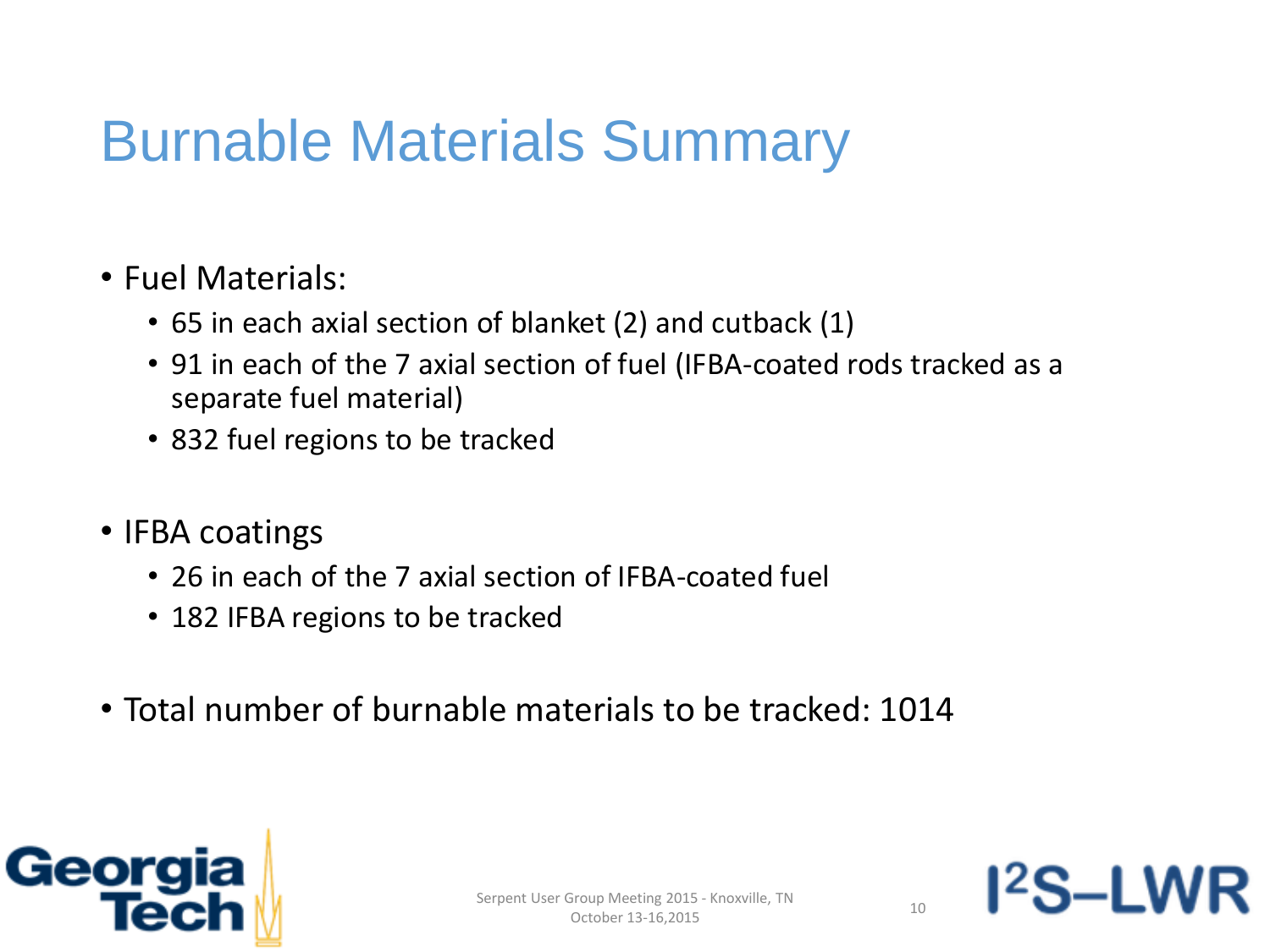# Computer Clusters Used (our Research Group)

- About 500 cores total
- Several 8 processor nodes
	- 4 have 8 GB RAM per processor
	- 18 have 2 GB RAM per processor
- One larger node with 32 processors
	- 8 GB RAM per processor (256 GB total)





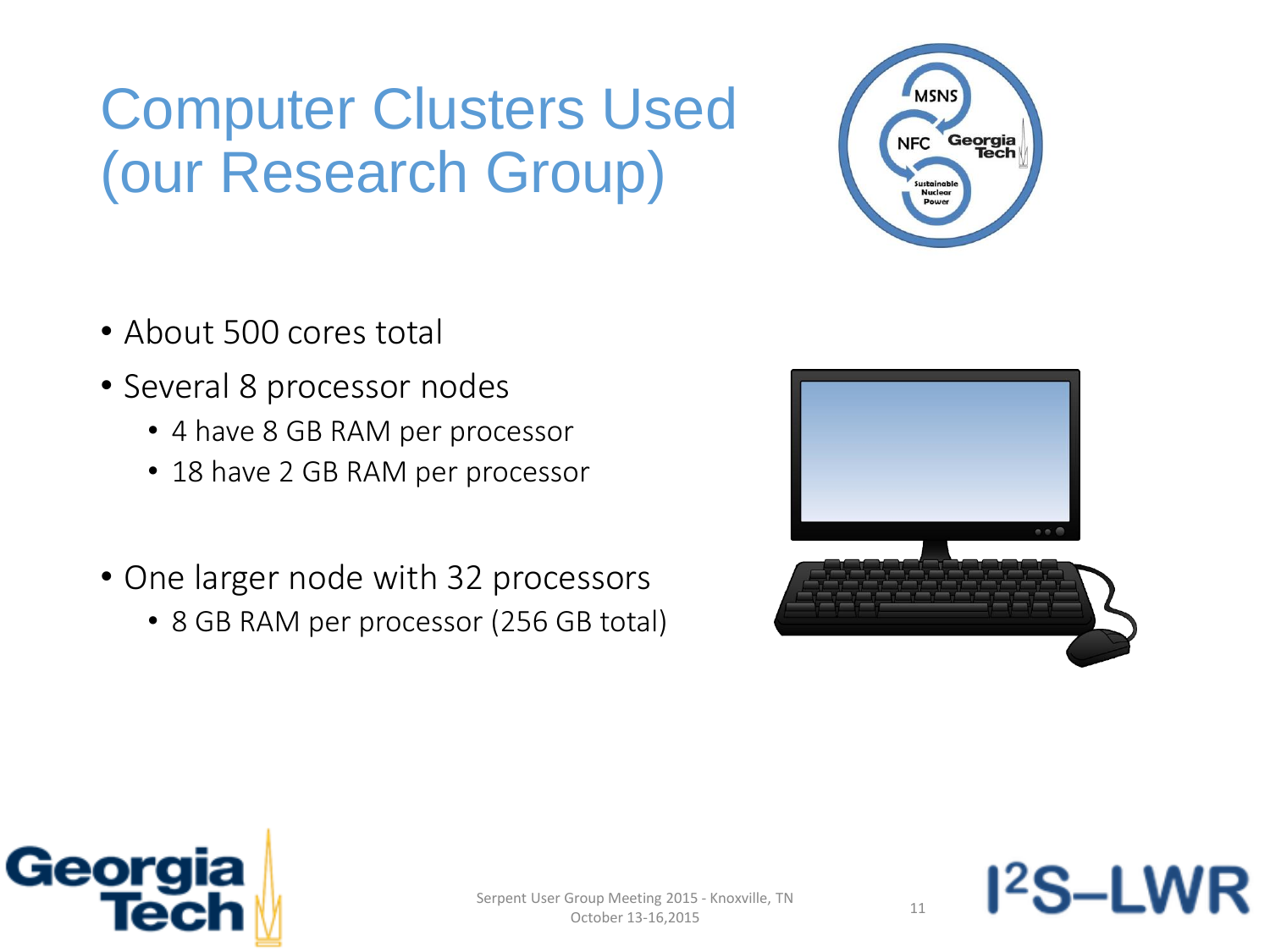# Runtime Parameters

- Serpent version used for these runs: 2.1.23
- k Calculations
	- 2 GB systems can only be used with jobs without uniquely defined fuel / IFBA materials
- Depletion runs
	- Cannot be run with 2 GB processors (too memory intensive)
	- Only the 8 GB nodes can be used
	- Serpent's estimated relative CPU usage: 97.5 % (approaching limit)
- For both eigenvalue and depletion calculations on both the 2 and 8 GB nodes, jobs run at ~1650 particles/processor/second for tasks using OpenMP with 8 tasks
	- In the eigenvalue cases, 2 and 8 GB processor simulation rate was the same



12S-I W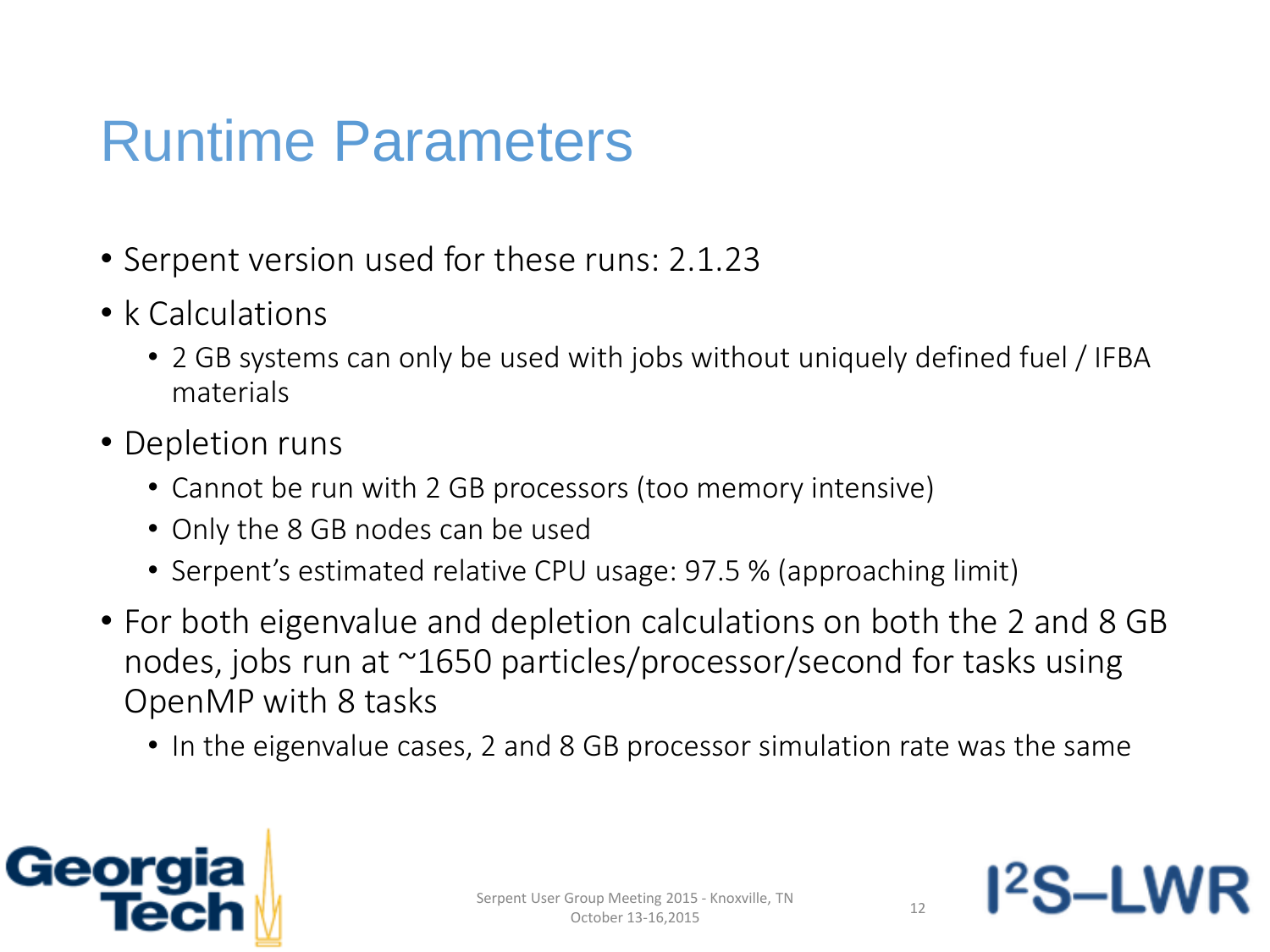#### BOL Radial Power Profile

| 1.058 | 0.949 | 0.951 | 1.054 | 1.019 | 0.892 | 0.879 | 0.989 | 1.046 | 1.051 | 1.062 | 1.233 | 0.902 |
|-------|-------|-------|-------|-------|-------|-------|-------|-------|-------|-------|-------|-------|
| 0.949 | 1.067 | 1.068 | 1.008 | 0.985 | 1.000 | 0.976 | 0.898 | 0.938 | 1.168 | 1.182 | 1.172 | 0.821 |
| 0.951 | 1.068 | 1.070 | 1.011 | 0.988 | 1.006 | 0.986 | 0.909 | 0.942 | 1.137 | 1.083 | 0.965 | 0.633 |
| 1.054 | 1.008 | 1.011 | 1.052 | 1.024 | 0.909 | 0.912 | 1.031 | 1.061 | 1.129 | 0.925 |       |       |
| 1.019 | 0.985 | 0.988 | 1.024 | 1.009 | 0.922 | 0.949 | 1.080 | 1.084 | 1.078 | 0.800 |       |       |
| 0.892 | 1.000 | 1.006 | 0.909 | 0.922 | 1.052 | 1.100 | 1.209 | 1.144 | 1.086 | 0.778 |       |       |
| 0.879 | 0.976 | 0.986 | 0.912 | 0.949 | 1.100 | 1.137 | 1.188 | 1.044 | 0.904 | 0.603 |       |       |
| 0.989 | 0.898 | 0.909 | 1.031 | 1.080 | 1.209 | 1.188 | 1.203 | 0.964 |       |       |       |       |
| 1.046 | 0.938 | 0.942 | 1.061 | 1.084 | 1.144 | 1.044 | 0.964 | 0.702 |       |       |       |       |
| 1.051 | 1.168 | 1.137 | 1.129 | 1.078 | 1.086 | 0.904 |       |       |       |       |       |       |
| 1.062 | 1.182 | 1.083 | 0.925 | 0.800 | 0.778 | 0.603 |       |       |       |       |       |       |
| 1.233 | 1.172 | 0.965 |       |       |       |       |       |       |       |       |       |       |
| 0.902 | 0.821 | 0.633 |       |       |       |       |       |       |       |       |       |       |

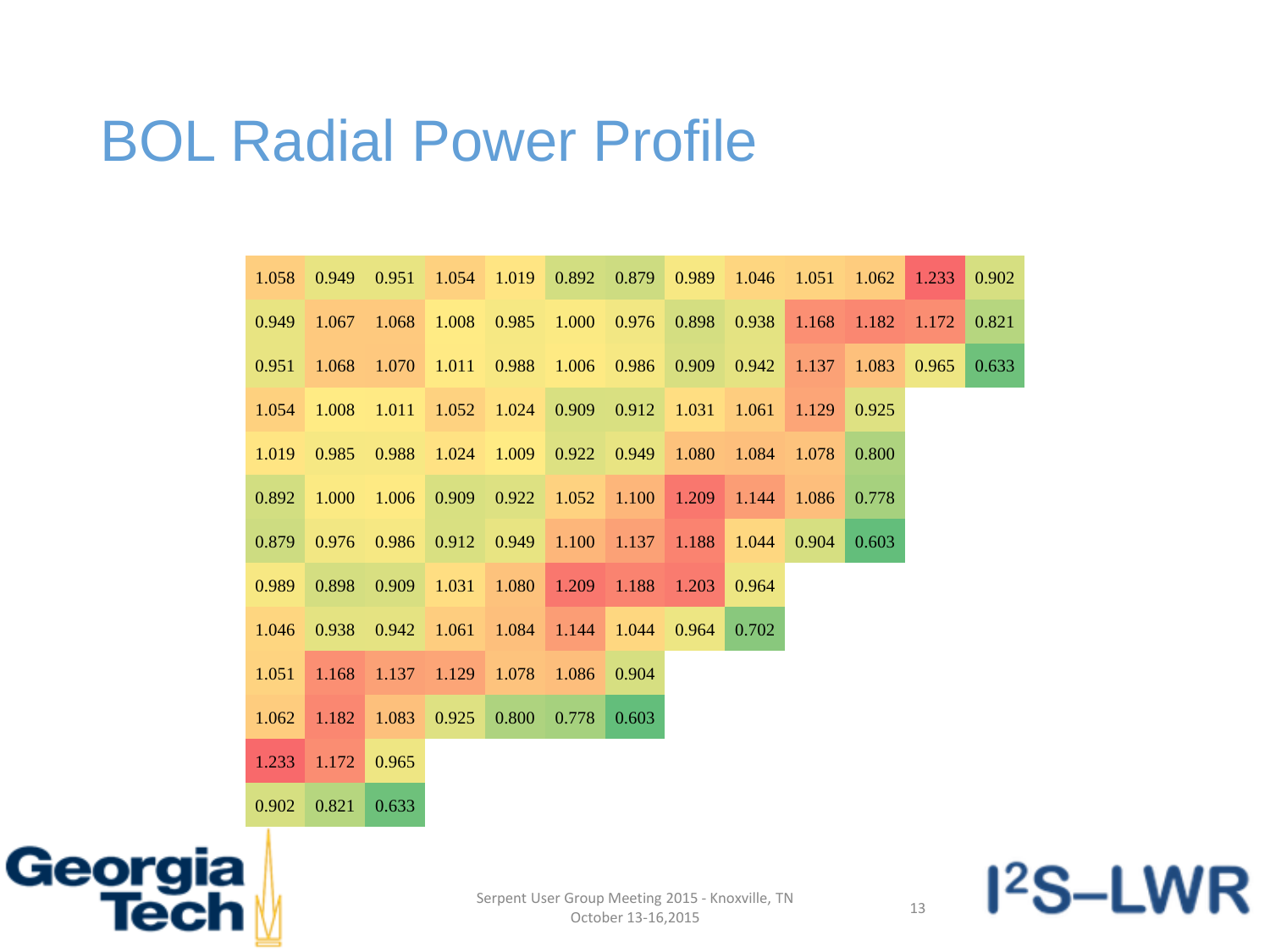# BOL Radial Power Profile

Peak Value 1.233

| 1.058 | 0.949 | 0.951 | 1.054 | 1.019 | 0.892 | 0.879 | 0.989 | 1.046 | 1.051 | 1.062 | 1.233 | 0.902 |
|-------|-------|-------|-------|-------|-------|-------|-------|-------|-------|-------|-------|-------|
| 0.949 | 1.067 | 1.068 | 1.008 | 0.985 | 1.000 | 0.976 | 0.898 | 0.938 | 1.168 | 1.182 | 1.172 | 0.821 |
| 0.951 | 1.068 | 1.070 | 1.011 | 0.988 | 1.006 | 0.986 | 0.909 | 0.942 | 1.137 | 1.083 | 0.965 | 0.633 |
| 1.054 | 1.008 | 1.011 | 1.052 | 1.024 | 0.909 | 0.912 | 1.031 | 1.061 | 1.129 | 0.925 |       |       |
| 1.019 | 0.985 | 0.988 | 1.024 | 1.009 | 0.922 | 0.949 | 1.080 | 1.084 | 1.078 | 0.800 |       |       |
| 0.892 | 1.000 | 1.006 | 0.909 | 0.922 | 1.052 | 1.100 | 1.209 | 1.144 | 1.086 | 0.778 |       |       |
| 0.879 | 0.976 | 0.986 | 0.912 | 0.949 | 1.100 | 1.137 | 1.188 | 1.044 | 0.904 | 0.603 |       |       |
| 0.989 | 0.898 | 0.909 | 1.031 | 1.080 | 1.209 | 1.188 | 1.203 | 0.964 |       |       |       |       |
| 1.046 | 0.938 | 0.942 | 1.061 | 1.084 | 1.144 | 1.044 | 0.964 | 0.702 |       |       |       |       |
| 1.051 | 1.168 | 1.137 | 1.129 | 1.078 | 1.086 | 0.904 |       |       |       |       |       |       |
| 1.062 | 1.182 | 1.083 | 0.925 | 0.800 | 0.778 | 0.603 |       |       |       |       |       |       |
| 1.233 | 1.172 | 0.965 |       |       |       |       |       |       |       |       |       |       |
| 0.902 | 0.821 | 0.633 |       |       |       |       |       |       |       |       |       |       |

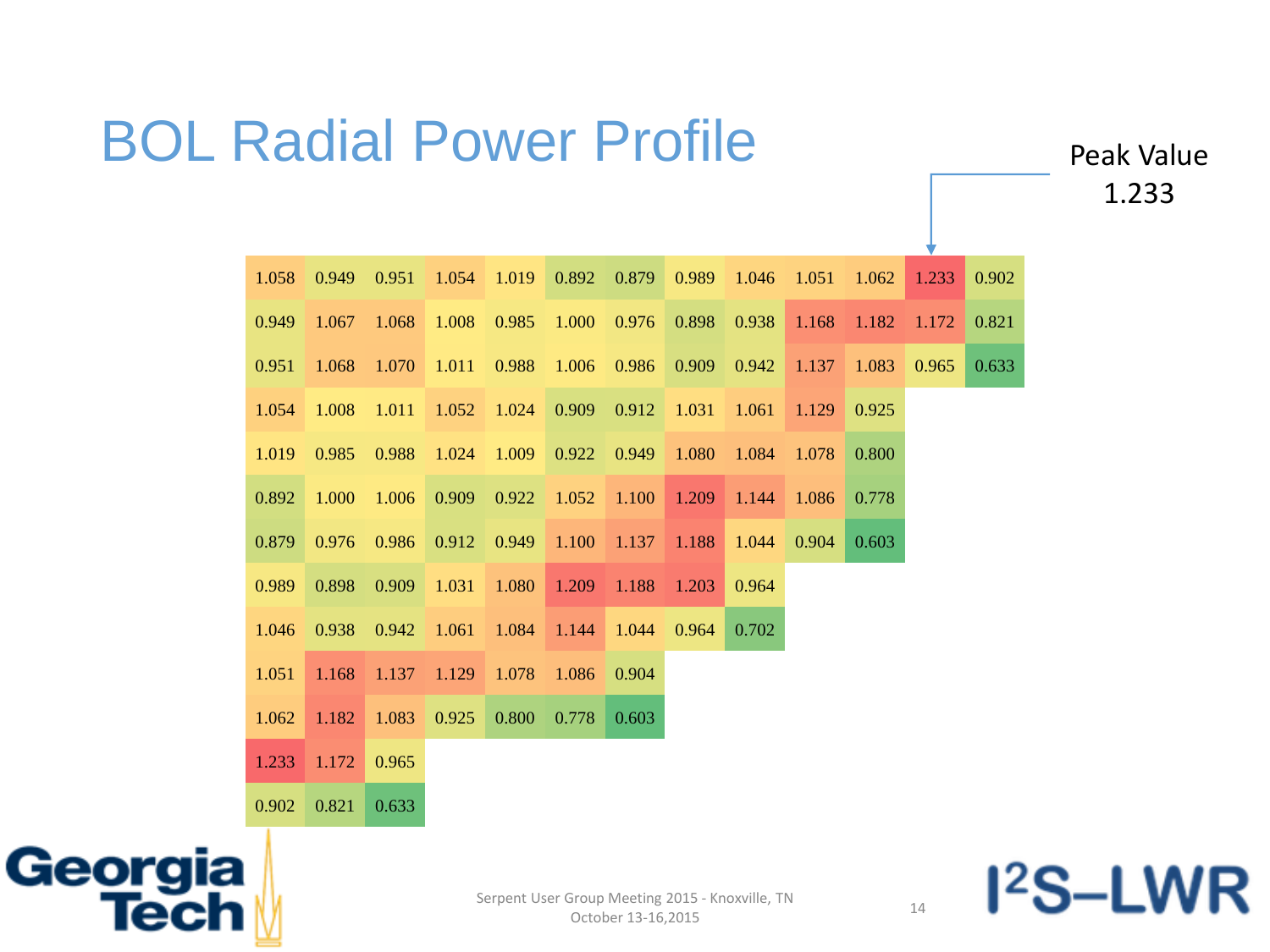## Thermal Hydraulics Iteration

- Curve-fit a 6<sup>th</sup> degree polynomial for axial power profile from Serpent output file (96 detector meshes axially – every 1.5 in or 3.81 cm)
- 1D single channel analysis C++ code produces coolant data based on this power profile (384 axial locations – every 0.375 in or 0.9525 cm) based on the following parameters:
	- Power profile shape
	- Inlet temperature fixed (298 °C)
	- Outlet temperature fixed (330.5 °C)
- The 384 axial locations are collapsed by averaging coolant temperature and density into their corresponding 10 axial sections described previously



12S\_I W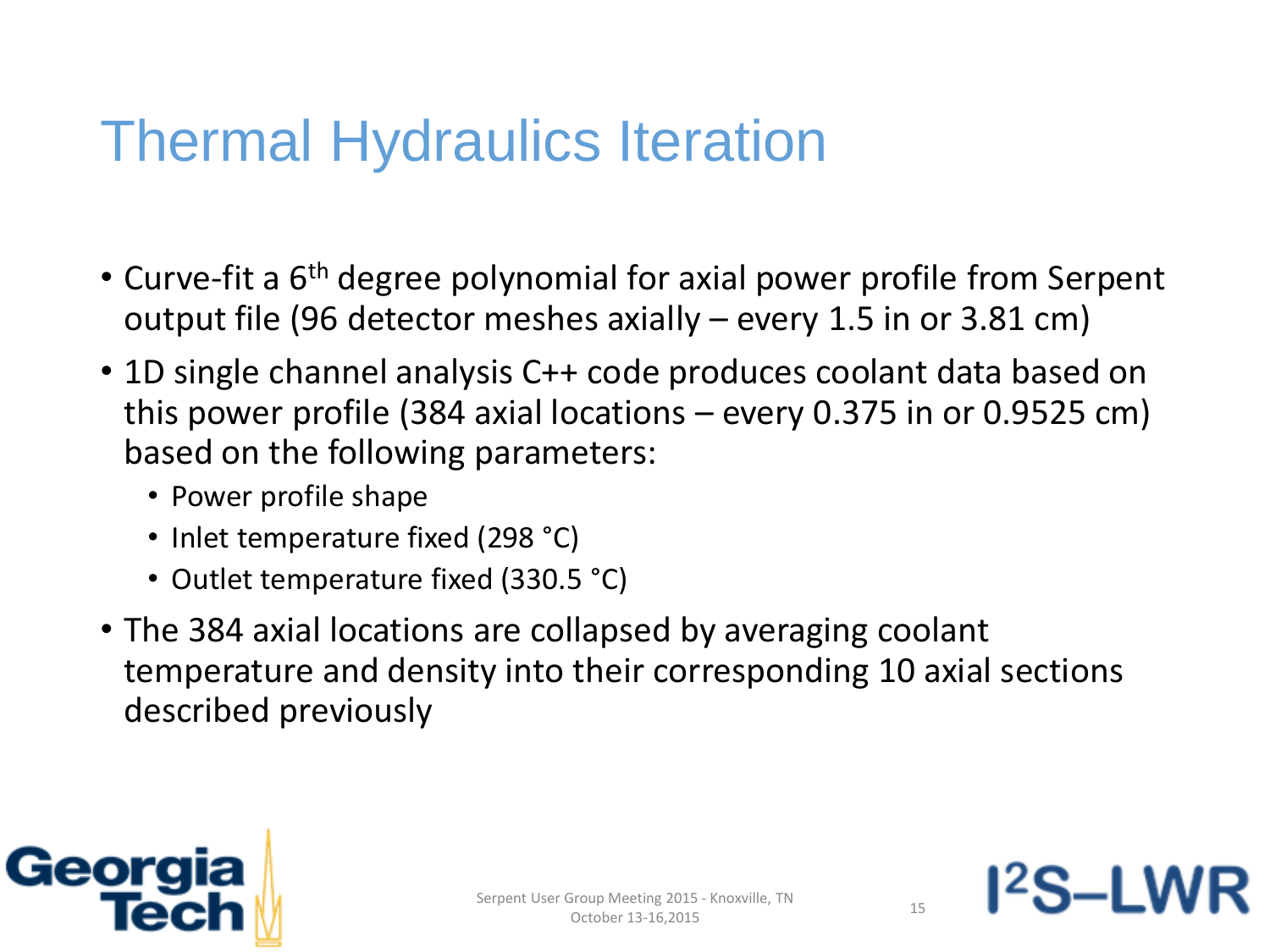#### BOL Axial Power Profile





Serpent User Group Meeting 2015 - Knoxville, TN Sroup interesting 2015 - Krioxville, TN<br>October 13-16,2015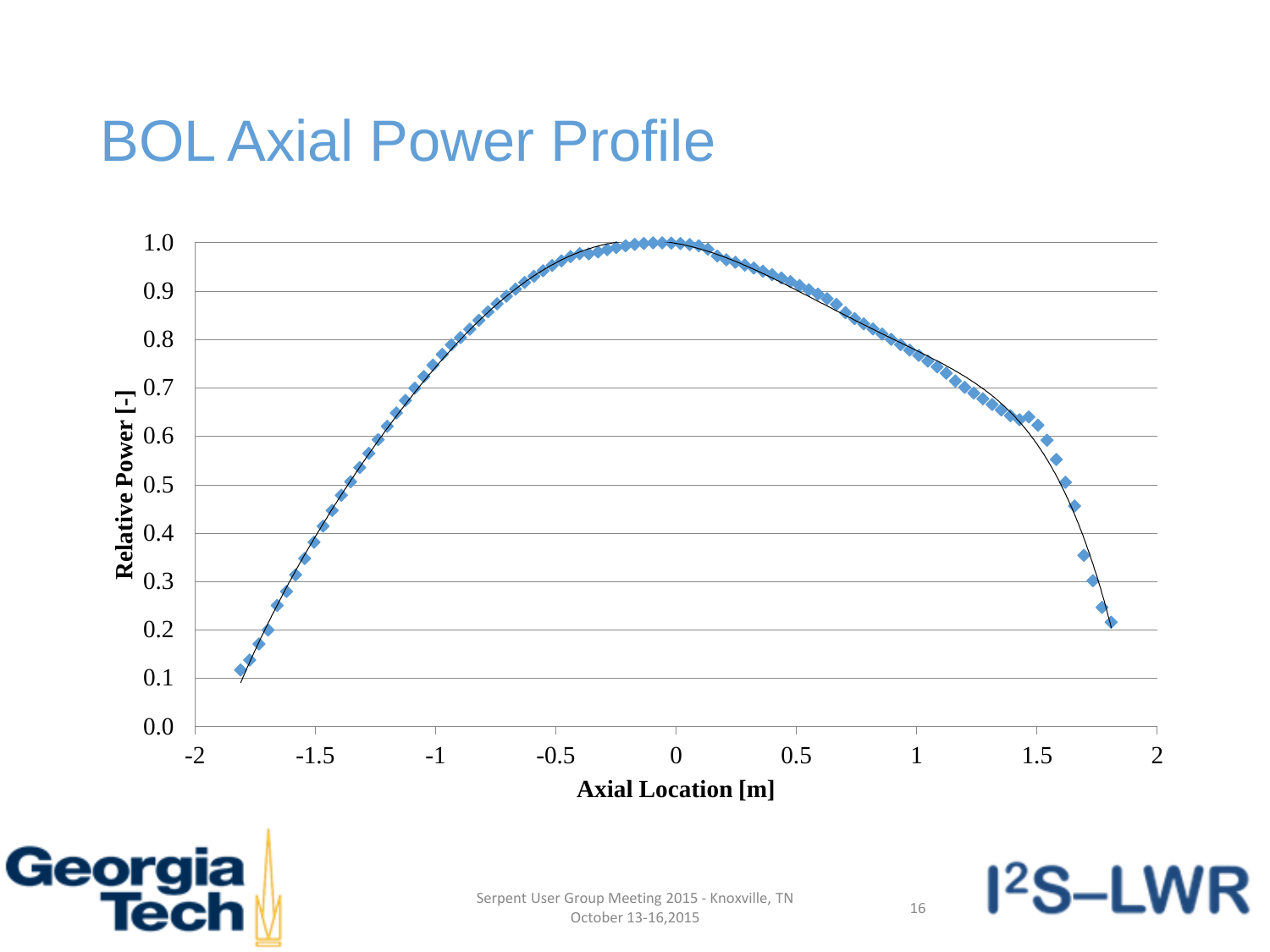# Other Burnup Steps Early in First Cycle

- BOL AO:  $+0.46\%$ 
	- HZP AO likely higher; potential challenge bringing to power
	- With burnup, AO moves lower in the core (does become negative later in cycle)
- Critical boron decreases sharply initially, comes back up slightly, then decreases again as one would expect
- Radial peaking decreases through the first few burnup steps



12S-I W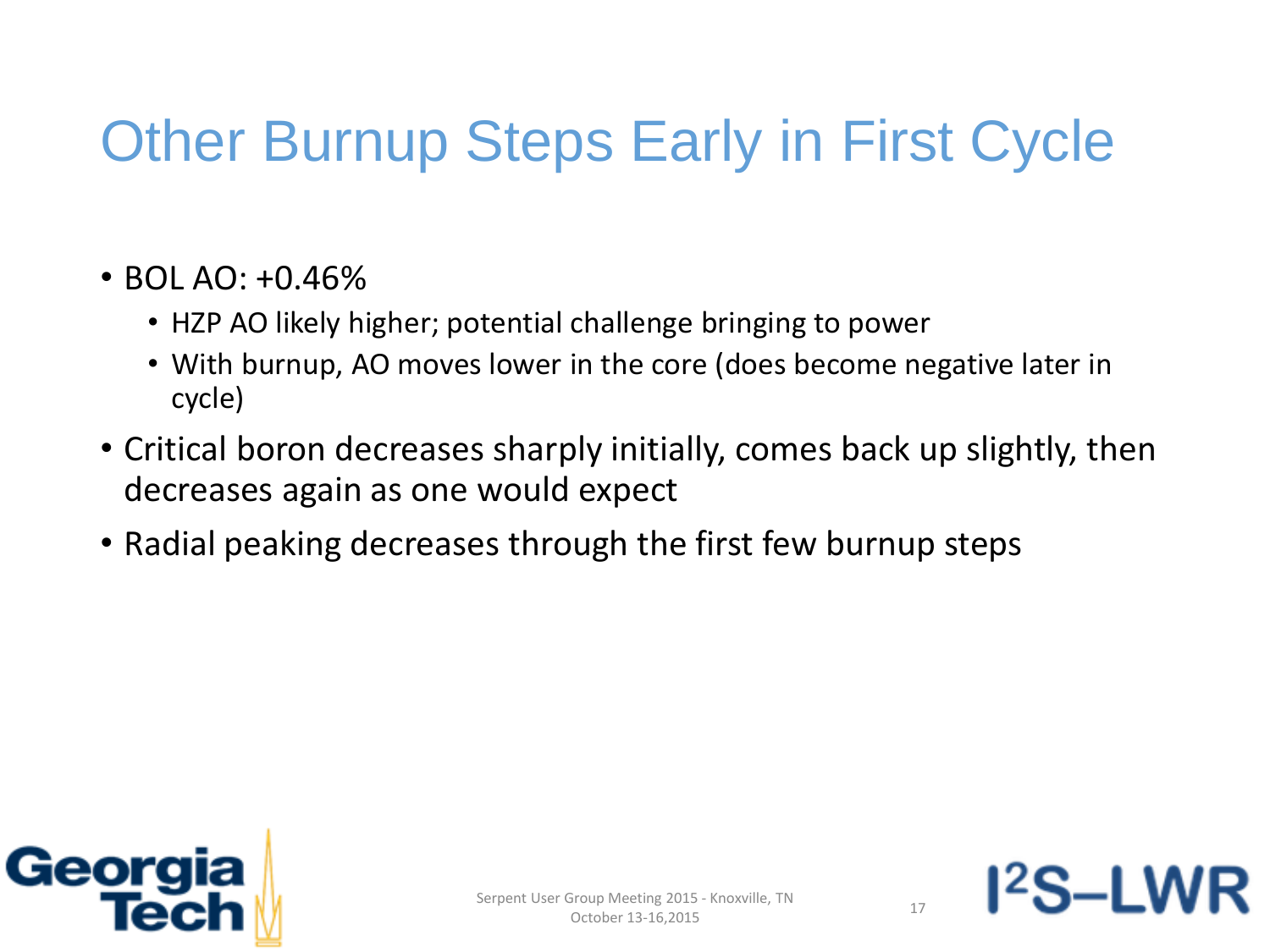# Ongoing Work

- Completing depletion of fuel scheme previously described
	- Find critical boron concentration of i<sup>th</sup> and (i+1)<sup>th</sup> steps
	- Find coolant profile at these steps
	- Deplete from i to (i+1) using average critical boron concentration and coolant property profile



 $12S-1M$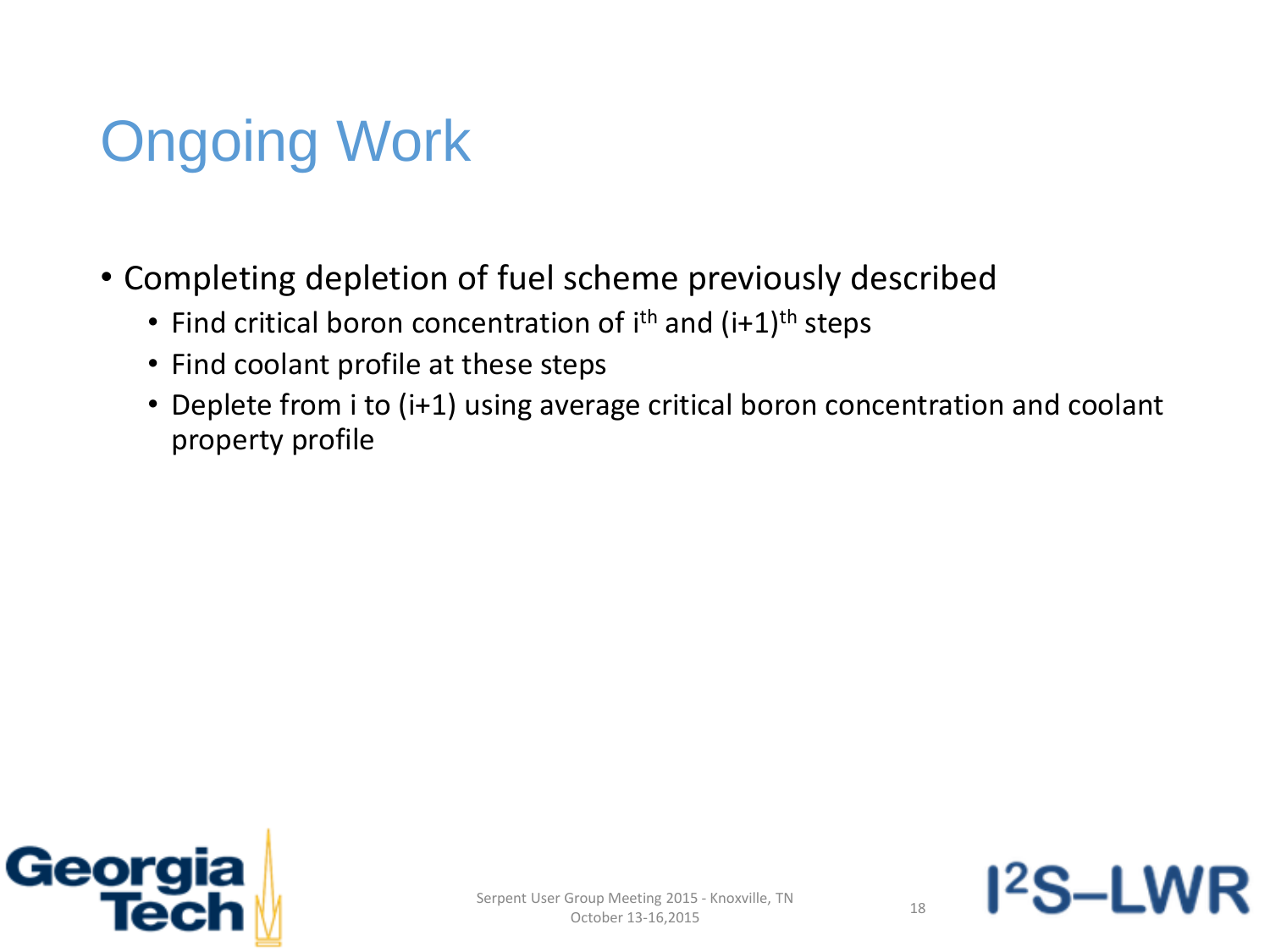# Future Work

• Potential automated coupling (to some degree) between Serpent and thermal hydraulics iteration?